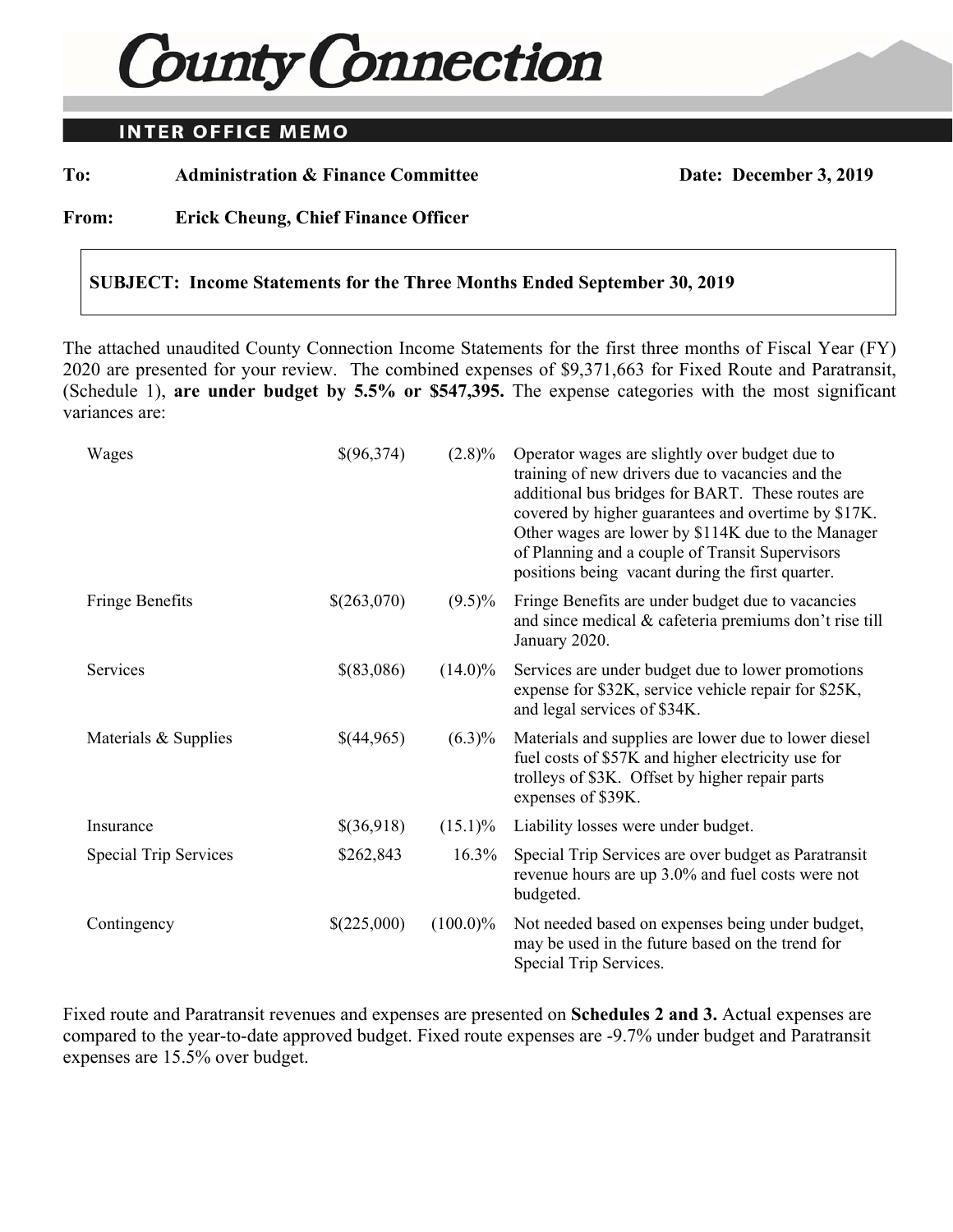The combined revenues are also under budget. The most significant variances:

| Passenger fares/special fares | \$125,815   | 9.8%       | Fixed route passenger fares/special fares are \$156K<br>over budget. Special fares are higher in the first<br>quarter as County Connection assisted BART with<br>bus bridges for additional revenue of \$153K.<br>Paratransit fares have decreased but could be timing<br>as we are still transitioning to new provider Transdev.<br>Compared to the same period in the prior year, fixed<br>route is 16.3% higher; paratransit is 11.7% lower than<br>prior year. |
|-------------------------------|-------------|------------|--------------------------------------------------------------------------------------------------------------------------------------------------------------------------------------------------------------------------------------------------------------------------------------------------------------------------------------------------------------------------------------------------------------------------------------------------------------------|
| TDA revenue earned            | \$(656,610) | $(15.5)\%$ | TDA revenue is lower due to lower than expected<br>expenses and higher special fare revenues as noted<br>above.                                                                                                                                                                                                                                                                                                                                                    |

### **Fixed Route Operator Wages (Schedule 4)**

**Schedule 4** compares various components of operator wages with the budget.

- Platform (work time) is \$784 or 0.1% under budget.
- Guarantees and Overtime are \$21,778 or 12.8% over budget due to vacancies and trainees.
- Protection is \$25,841 or 30.7% under budget.
- Overall wages for operators are \$17,314 or 0.9% over budget.

# **Statistics (Schedule 6)**

**Schedule 6** provides selected statistical information for the current year compared to the last two years:

Fixed route:

- Passenger fares/special fares are 23.4% more than FY 2019 and 24.5% more than FY 2018. County Connection did raise fares in March of 2019 and LCTOP is funding the free fares on Routes 11,14 & 16 and performed a couple of Bus Bridges for BART.
- The farebox recovery ratio is 19.0% more than FY 2019 and 11.5% more than FY 2018. The ratio is 17.3% in FY 2020; 14.6% in FY 2019 and 15.6% in FY 2018.
- Operating expenses are 3.7% more than in FY 2019 and 11.7% more than in FY 2018.
- Fixed route revenue hours are 0.6% more than FY 2019 and 1.4% more than FY 2018.
- The cost per revenue hour has increased 3.0% compared to FY 2019 and 10.2% compared to FY 2018.
- Passengers have increased 14.5% compared to FY 2019 and 12.0% compared to FY 2018.
- The cost per passenger has decreased 9.5% compared to FY 2019 and 0.3% compared to FY 2018.
- Passengers per revenue hour has increased 13.8% compared to FY 2019 and 10.5% compared to FY 2018.

Paratransit (\*):

- Passenger fares have decreased 11.7% compared to FY 2019 and increased 2.4% compared to FY 2018.
- The farebox ratio is less than FY 2019 and FY 2018. The ratio is 5.7% in FY 2020; 8.2% in FY 2019; and 7.6% in FY 2018.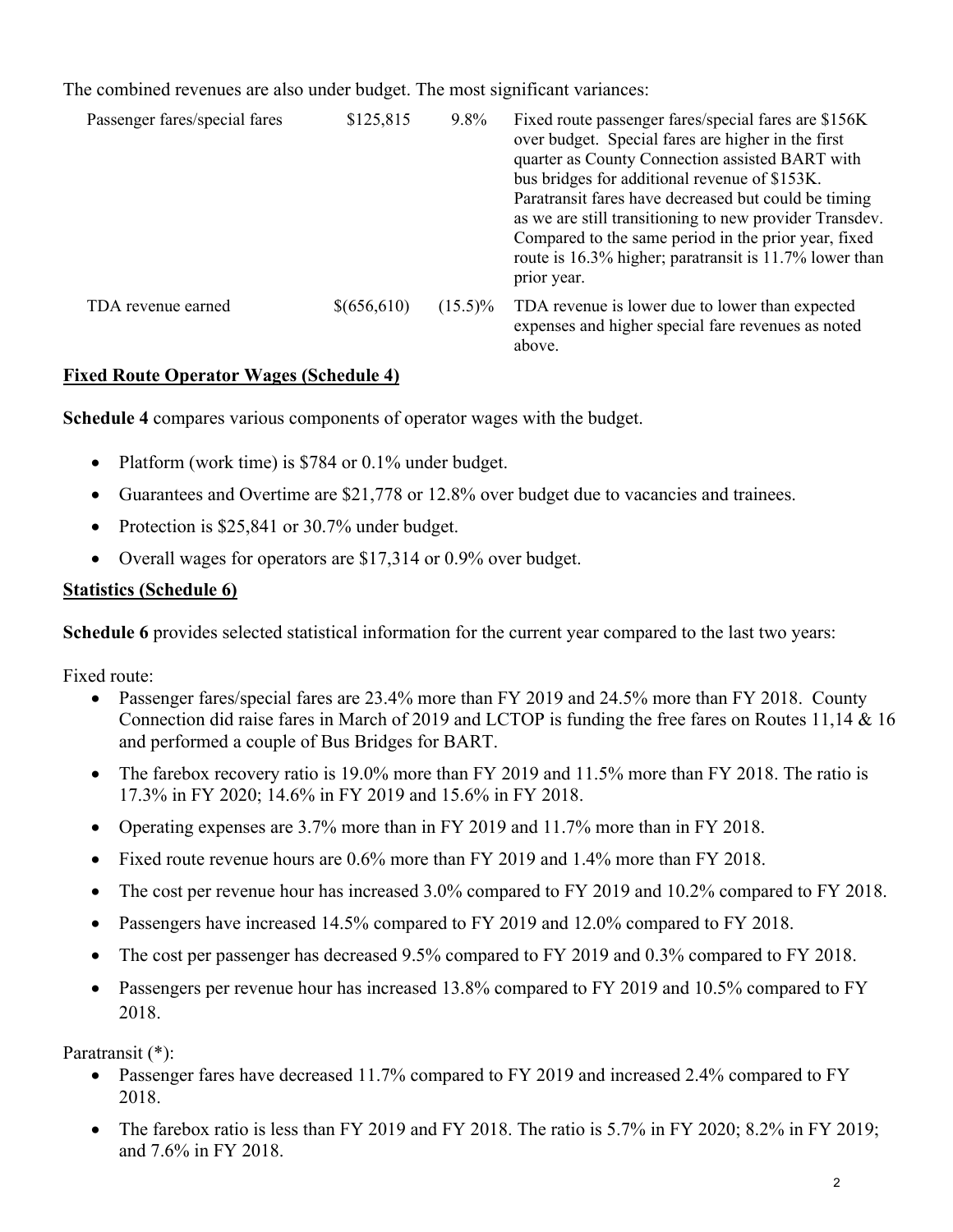- Expenses have increased 27.0% compared to FY 2019 and 36.2% compared to FY 2018.
- Revenue hours are 3.8% more than FY 2019 and 12.2% in FY 2018.
- Passengers have decreased 2.8% compared to FY 2019 and 1.4% compared to FY 2018.
- The cost per passenger has increased 30.7% since FY 2019 and 38.2% compared to FY 2018.
- Paratransit passengers per revenue hour have decreased 6.8% compared to FY 2019 and 12.2% compared to FY 2018.

\* Transdev and Choice in Aging began paratransit services this fiscal year, there are still some transitioning and timing issues that staff is working through.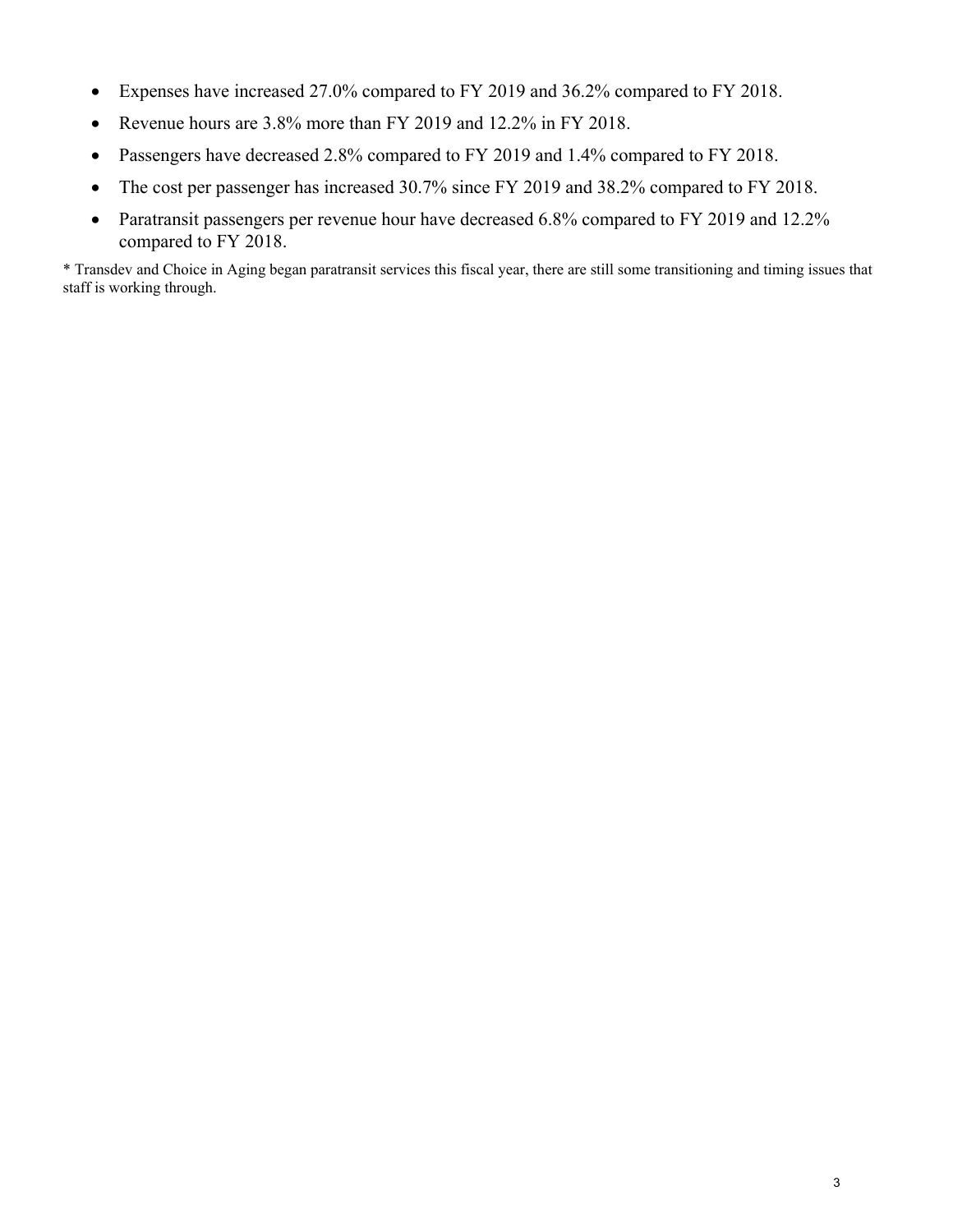#### **Combined Fixed Route and Paratransit Income Statement FY 2020 Year to Date Comparison of Actual vs Budget** *For the Three Months Ended September 30, 2019*

|                              | <b>Actual</b>   | <b>Budget</b>   |     | Variance   | % Variance |
|------------------------------|-----------------|-----------------|-----|------------|------------|
| <b>Revenues</b>              |                 |                 |     |            |            |
| Passenger fares              | \$<br>875,499   | \$<br>891,722   | -\$ | (16, 223)  | $-1.8%$    |
| Special fares                | 527,798         | 385,760         |     | 142,039    | 36.8%      |
|                              | 1,403,297       | 1,277,482       |     | 125,815    | 9.8%       |
| Advertising                  | 148,749         | 148,125         |     | 624        | 0.4%       |
| Safe Harbor lease            | 9,358           | 8,426           |     | 932        | 11.1%      |
| Other revenue                | 51,380          | 61,213          |     | (9,833)    | $-16.1%$   |
| Federal operating            | 345,000         | 345,000         |     |            | 0.0%       |
| TDA earned revenue           | 3,591,777       | 4,248,387       |     | (656, 610) | $-15.5%$   |
| STA revenue                  | 1,634,159       | 1,634,159       |     |            | 0.0%       |
| Measure J                    | 1,693,582       | 1,693,582       |     |            | 0.0%       |
| Other operating assistance   | 494,361         | 502,684         |     | (8,323)    | $-1.7%$    |
|                              | 7,968,366       | 8,641,577       |     | (673, 211) | $-7.8%$    |
| <b>Total Revenue</b>         | \$<br>9,371,663 | \$<br>9,919,058 | \$  | (547, 395) | $-5.5%$    |
| <b>Expenses</b>              |                 |                 |     |            |            |
| <b>Wages-Operators</b>       | \$<br>1,972,485 | \$<br>1,955,171 | \$  | 17,314     | 0.9%       |
| Wages-Other                  | 1,447,365       | 1,561,413       |     | (114, 048) | $-7.3%$    |
|                              | 3,419,850       | 3,516,584       |     | (96, 734)  | $-2.8%$    |
| <b>Fringe Benefits</b>       | 2,503,015       | 2,766,085       |     | (263,070)  | $-9.5%$    |
| Services                     | 512,474         | 595,560         |     | (83,086)   | $-14.0%$   |
| Materials & Supplies         | 673,892         | 718,857         |     | (44, 965)  | $-6.3%$    |
| <b>Utilities</b>             | 99,384          | 101,413         |     | (2,029)    | $-2.0%$    |
| Insurance                    | 208,294         | 245,212         |     | (36,918)   | $-15.1%$   |
| Taxes                        | 37,464          | 62,954          |     | (25, 490)  | $-40.5%$   |
| Leases and Rentals           | 13,122          | 13,375          |     | (253)      | $-1.9%$    |
| Miscellaneous                | 27,307          | 60,000          |     | (32, 693)  | $-54.5%$   |
| <b>Special Trip Services</b> | 1,876,861       | 1,614,018       |     | 262,843    | 16.3%      |
| <b>Operations</b>            | 9,371,663       | 9,694,058       |     | (322, 395) | $-3.3%$    |
| <b>Contingency Reserve</b>   |                 | 225,000         |     | (225,000)  | $-100.0\%$ |
| <b>Total Expenses</b>        | \$<br>9,371,663 | \$<br>9,919,058 | \$  | (547, 395) | $-5.5%$    |
| Net Income (Loss)            | \$              | \$              | \$  |            |            |
| <b>Revenue Hours</b>         | 75,866          | 71,403          |     | 4,463      | 6.3%       |
| Cost per Rev Hr              | \$<br>123.36    | \$<br>138.73    | \$  | (15.37)    | $-11.1%$   |
| <b>Passengers</b>            | 978,306         | 899,953         |     | 78,353     | 8.7%       |
| <b>Cost per Passenger</b>    | \$<br>9.58      | \$<br>11.02     | \$  | (1.44)     | $-13.1%$   |
| <b>Farebox ratio</b>         | 15.0%           | 12.9%           |     | 2.1%       | 16.3%      |

 *(fares,spec fares/Oper exp-w/o contingency-leases)*

**Schedule 1-Combined Fixed Route & Paratransit**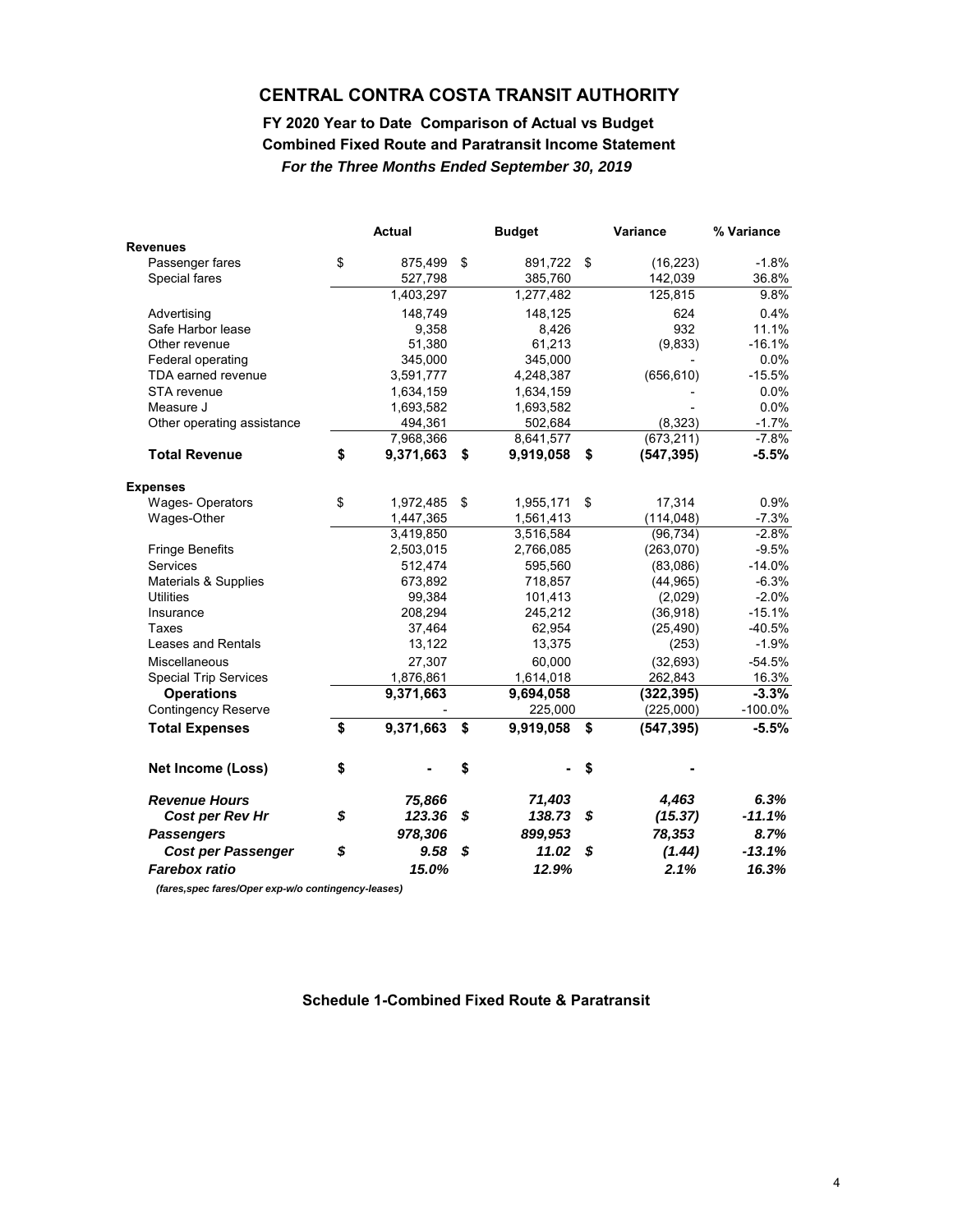#### **Fixed Route Income Statement FY 2020 Year to Date Comparison of Actual vs Budget** *For the Three Months Ended September 30, 2019*

|                                                 | <b>Actual</b>   | <b>Budget</b>        | Variance                | % Variance |
|-------------------------------------------------|-----------------|----------------------|-------------------------|------------|
| <b>Revenues</b>                                 |                 |                      |                         |            |
| Passenger fares                                 | \$<br>768,115   | \$<br>754,222        | \$<br>13,893            | 1.8%       |
| Special fares                                   | 527,798         | 385,760              | 142,039                 | 36.8%      |
|                                                 | 1,295,913       | 1,139,982            | 155,931                 | 13.7%      |
| Advertising                                     | 148,749         | 148,125              | 624                     | 0.4%       |
| Safe Harbor lease                               | 9,358           | 8,426                | 932                     | 11.1%      |
| Other revenue                                   | 51,380          | 61,213               | (9,833)                 | $-16.1%$   |
| TDA earned revenue                              | 2,841,290       | 3,809,923            | (968, 633)              | $-25.4%$   |
| STA revenue                                     | 1,422,037       | 1,422,037            |                         | 0.0%       |
| Measure J                                       | 1,240,021       | 1,240,021            |                         | 0.0%       |
| Other operating assistance                      | 477,673         | 457,704              | 19,969                  | 4.4%       |
|                                                 | 6,190,508       | 7,147,450            | (956, 942)              | $-13.4%$   |
| <b>Total Revenue</b>                            | \$<br>7,486,421 | \$<br>8,287,431      | \$<br>(801, 010)        | $-9.7%$    |
| <b>Expenses</b>                                 |                 |                      |                         |            |
| <b>Wages-Operators</b>                          | \$<br>1,972,485 | \$<br>1,955,171      | \$<br>17,314            | 0.9%       |
| Wages-Other                                     | 1,404,577       | 1,515,858            | (111, 281)              | $-7.3%$    |
|                                                 | 3,377,062       | 3,471,029            | (93, 967)               | $-2.7%$    |
| <b>Fringe Benefits</b>                          | 2,477,415       | 2,743,128            | (265, 713)              | $-9.7%$    |
| Services                                        | 511,635         | 584,910              | (73, 275)               | $-12.5%$   |
| <b>Materials &amp; Supplies</b>                 | 670,172         | 718,357              | (48, 185)               | $-6.7%$    |
| <b>Utilities</b>                                | 93,535          | 89,538               | 3,997                   | 4.5%       |
| Insurance                                       | 208,294         | 245,212              | (36, 918)               | $-15.1%$   |
| <b>Taxes</b>                                    | 37,464          | 62,879               | (25, 415)               | $-40.4%$   |
| Leases and Rentals                              | 13,122          | 13,375               | (253)                   | $-1.9%$    |
| <b>Miscellaneous</b>                            | 27,110          | 59,125               | (32,015)                | $-54.1%$   |
| <b>Purchased Transportation</b>                 | 70,612          | 74,878               | (4,266)                 | $-5.7\%$   |
| <b>Operations</b><br><b>Contingency Reserve</b> | 7,486,421       | 8,062,431<br>225,000 | (576, 010)<br>(225,000) | $-7.1%$    |
|                                                 |                 |                      |                         |            |
| <b>Total Expenses</b>                           | \$<br>7,486,421 | \$<br>8,287,431      | \$<br>(801, 010)        | $-9.7%$    |
| Net Income (Loss)                               | \$              | \$                   | \$                      |            |
| <b>Revenue Hours</b>                            | 56.484          | 53.894               | 2,590                   | 4.8%       |
| Cost per Rev Hr                                 | \$<br>132.31    | \$<br>153.52         | \$<br>(21.22)           | $-13.8%$   |
| <b>Passengers</b>                               | 944,253         | 865,608              | 78,645                  | 9.1%       |
| <b>Cost per Passenger</b>                       | \$<br>7.93      | \$<br>9.57           | \$<br>(1.65)            | $-17.2%$   |
| Passengers per Rev Hr                           | 16.72           | 16.06                | 0.66                    | 4.1%       |
| Farebox recovery ratio                          | 17.3%           | 14.2%                | 3.2%                    | 22.4%      |

 *(fares,spec fares/Oper exp-w/o contingency-leases)*

**Schedule 2-Fixed Route**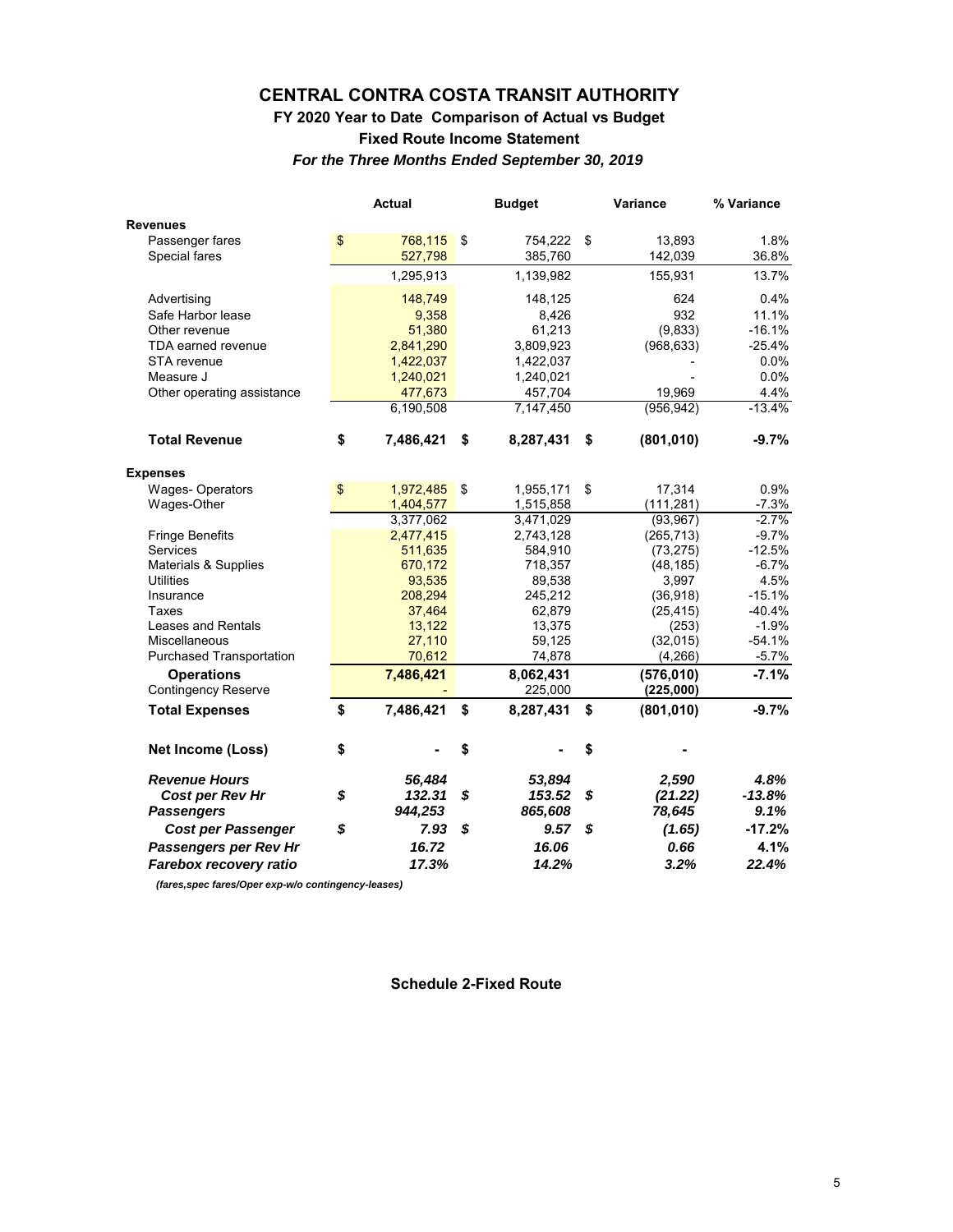#### *For the Three Months Ended September 30, 2019* **Paratransit Income Statement FY 2020 Year to Date Comparison of Actual vs Budget**

|                                     |               | <b>Actual</b> |    | <b>Budget</b> | Variance        | % Variance |  |
|-------------------------------------|---------------|---------------|----|---------------|-----------------|------------|--|
| <b>Revenues</b>                     |               |               |    |               |                 |            |  |
| Passenger fares (a)                 | $\sqrt[6]{3}$ | $107,384$ \$  |    | 137,500       | \$<br>(30, 116) | $-21.9%$   |  |
|                                     |               | 107,384       |    | 137,500       | (30, 116)       | $-21.9%$   |  |
| Federal operating                   |               | 345,000       |    | 345,000       |                 | 0.0%       |  |
| TDA earned revenue                  |               | 750,487       |    | 438,464       | 312,023         | 71.2%      |  |
| STA revenue                         |               | 212.122       |    | 212.122       |                 | $0.0\%$    |  |
| Measure J                           |               | 453,561       |    | 453,561       |                 | 0.0%       |  |
| Other operating assistance          |               | 16,688        |    | 44,980        | (28, 292)       | $-62.9%$   |  |
|                                     |               | 1,777,858     |    | 1,494,127     | 283,731         | 19.0%      |  |
| <b>Total Revenue</b>                | \$            | 1,885,242     | \$ | 1,631,627     | \$<br>253,615   | 15.5%      |  |
| <b>Expenses</b>                     |               |               |    |               |                 |            |  |
| Wages-Other                         |               | 42,788        | \$ | 45,555        | \$<br>(2,767)   | $-6.1%$    |  |
|                                     |               | 42.788        |    | 45,555        | (2,767)         | $-6.1%$    |  |
| <b>Fringe Benefits</b>              |               | 25,600        |    | 22,957        | 2,643           | 11.5%      |  |
| Services                            |               | 839           |    | 10,650        | (9, 811)        | $-92.1%$   |  |
| Materials & Supplies                |               | 3,720         |    | 500           | 3,220           | 644.0%     |  |
| <b>Utilities</b>                    |               | 5,849         |    | 11,875        | (6,026)         | $-50.7%$   |  |
| Taxes                               |               |               |    | 75            | (75)            | $-100.0\%$ |  |
| <b>Miscellaneous</b>                |               | 197           |    | 875           | (678)           | $-77.5%$   |  |
| <b>Special Trip Services</b>        |               | 1,806,249     |    | 1,539,140     | 267,109         | 17.4%      |  |
| <b>Total Expenses</b>               | \$            | 1,885,242     | \$ | 1,631,627     | \$<br>253,615   | 15.5%      |  |
| <b>Net Income (Loss)</b>            | \$            |               | \$ |               | \$              |            |  |
| <b>Revenue Hours</b>                |               | 19,382        |    | 17,509        | 1,873           | 10.7%      |  |
| Cost per Rev Hr                     | \$            | 97.27 S       |    | 93.19         | \$<br>4.08      | 4.4%       |  |
| <b>Passengers</b>                   |               | 34,053        |    | 34,345        | (292)           | $-0.9%$    |  |
| <b>Cost per Passenger</b>           | \$            | 55.36         | S  | 47.51         | \$<br>7.86      | 16.5%      |  |
| Passengers per Rev Hr               |               | 1.76          |    | 1.96          | (0.20)          | $-10.4%$   |  |
| <b>Farebox ratio</b>                |               | 5.7%          |    | 8.4%          | $-2.7%$         | $-32.4%$   |  |
| (fares, spec fares/Oper exp-leases) |               |               |    |               |                 |            |  |

**Schedule 3- Paratransit**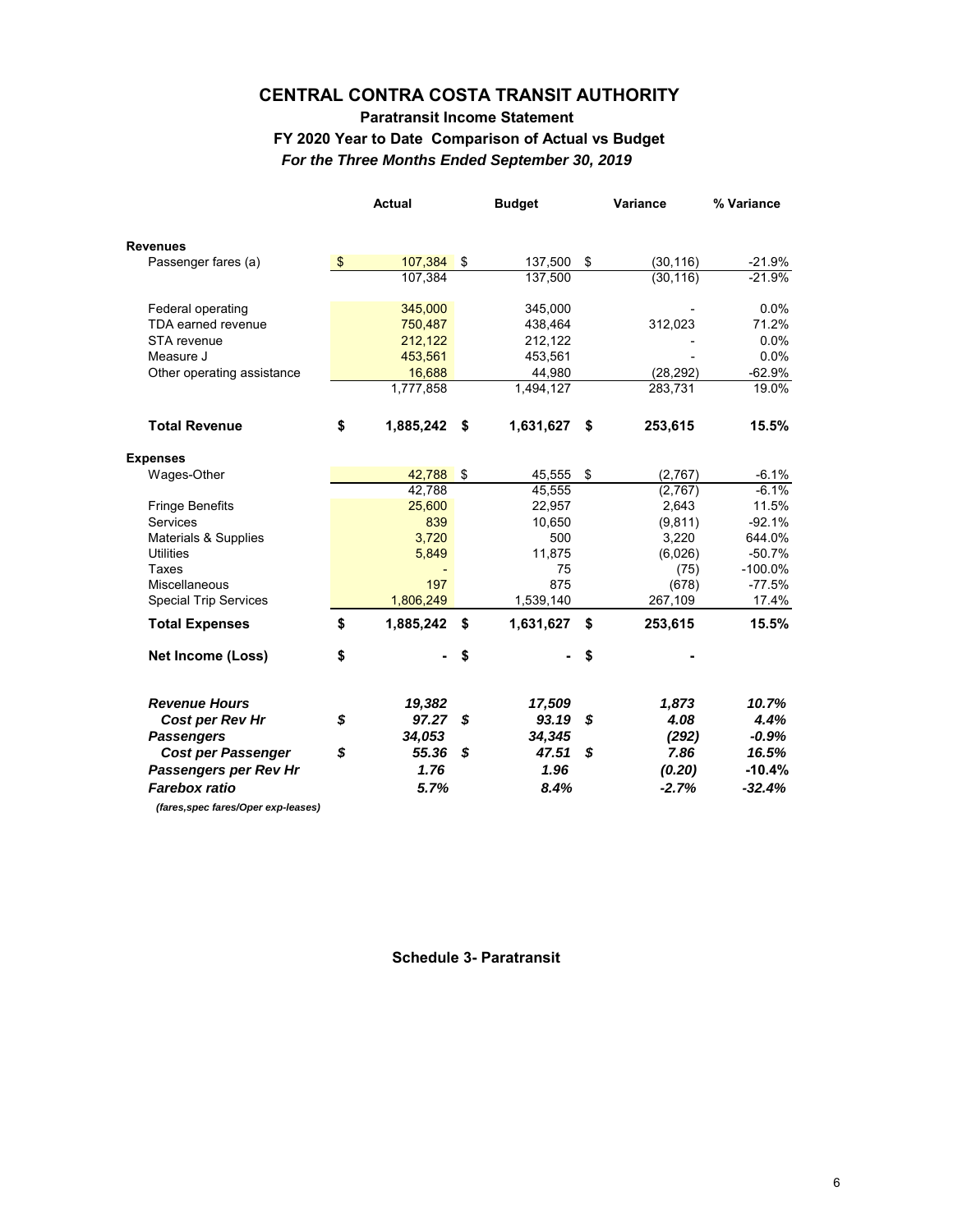**Operator Wages** *For the Three Months Ended September 30, 2019*

|                         | Actual |           |          | <b>Budget</b> |    | Variance  | % Variance |
|-------------------------|--------|-----------|----------|---------------|----|-----------|------------|
|                         |        |           |          |               |    |           |            |
| Platform/report/turn in | \$     | 1,556,173 | <b>S</b> | 1,556,957     | \$ | (784)     | $-0.1%$    |
| Guarantees              |        | 70.773    |          | 67.912        |    | 2.861     | 4.2%       |
| Overtime                |        | 120,654   |          | 101,737       |    | 18,917    | 18.6%      |
| Spread                  |        | 63,775    |          | 54.764        |    | 9.010     | 16.5%      |
| Protection              |        | 58,224    |          | 84,065        |    | (25, 841) | $-30.7%$   |
| Travel                  |        | 47,638    |          | 48,490        |    | (852)     | $-1.8%$    |
| Training                |        | 49,463    |          | 34,610        |    | 14,854    | 42.9%      |
| Other Misc              |        | 5,784     |          | 6,636         |    | (852)     | $-12.8%$   |
|                         | \$     | 1,972,485 | S        | 1,955,171     | S  | 17,314    | 0.9%       |

**Schedule 4- Operator Wages**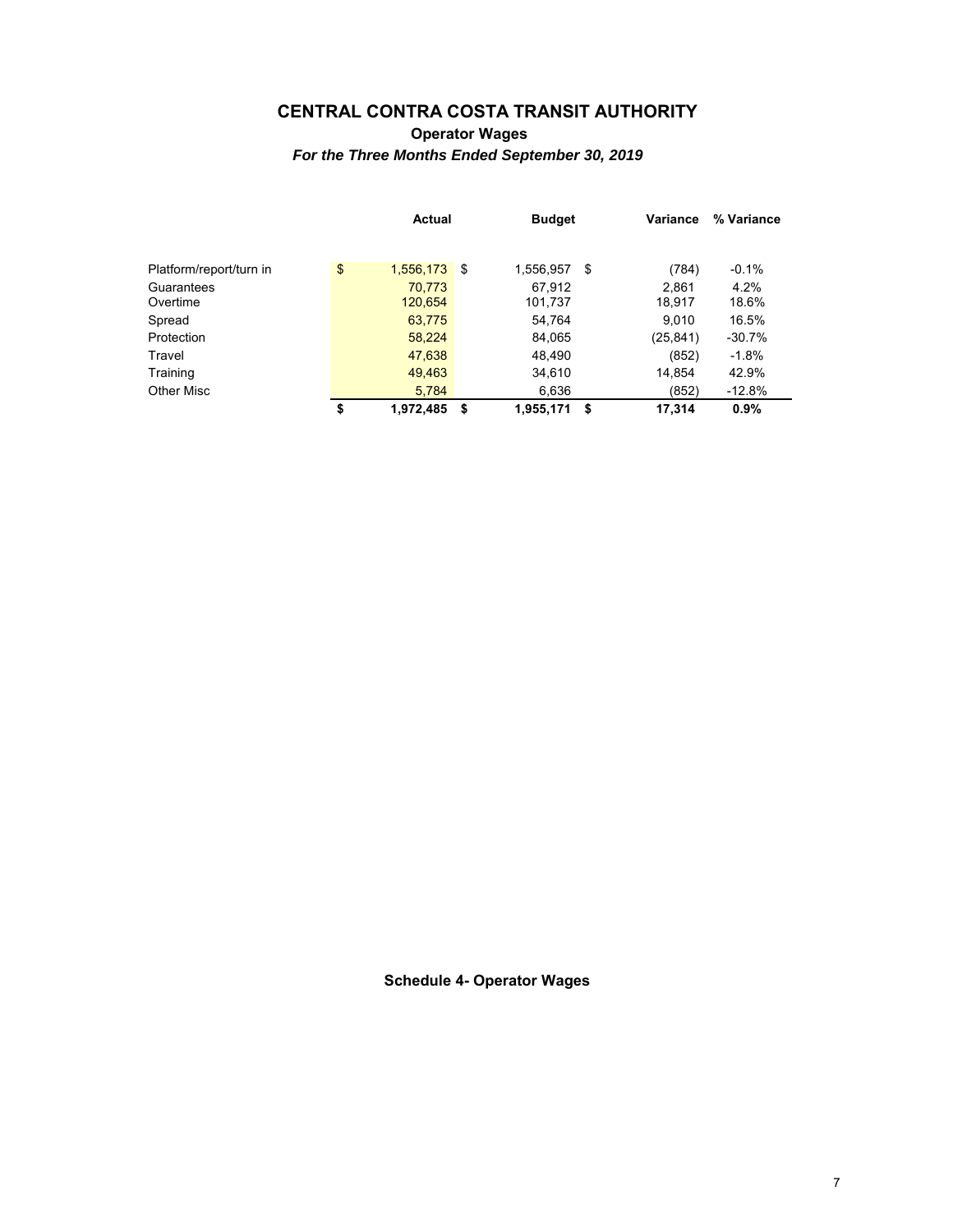#### **CENTRAL CONTRA COSTA TRANSIT AUTHORITY Other Revenue; Other Operating Assistance; Miscellaneous Expenses**

*For the Three Months Ended September 30, 2019*

| <b>Other Revenue</b>              |               |
|-----------------------------------|---------------|
| Investment income (interest)      | \$<br>50,675  |
| RTC card revenue                  | 247           |
| Various                           | 458           |
|                                   | \$<br>51,380  |
| <b>Other Operating Assistance</b> |               |
| RM <sub>2</sub>                   | \$<br>36,335  |
| <b>BART</b> feeder revenue        | 215,474       |
| <b>LCTOP</b>                      | 225,864       |
|                                   | \$<br>477,673 |
| <b>Miscellaneous Expenses</b>     |               |
| <b>Board Travel Expense</b>       | \$<br>3,887   |
| <b>Staff Travel Expense</b>       | 8,686         |
| <b>APTA Dues</b>                  | 8,874         |
| <b>Employee Awards/pins</b>       | 617           |
| Paypal fees                       | 79            |
| Training                          | 1,429         |
| Various other                     | 3,538         |
|                                   | \$<br>27.110  |

**Schedule 5- Other Revenues/Other Expenses**